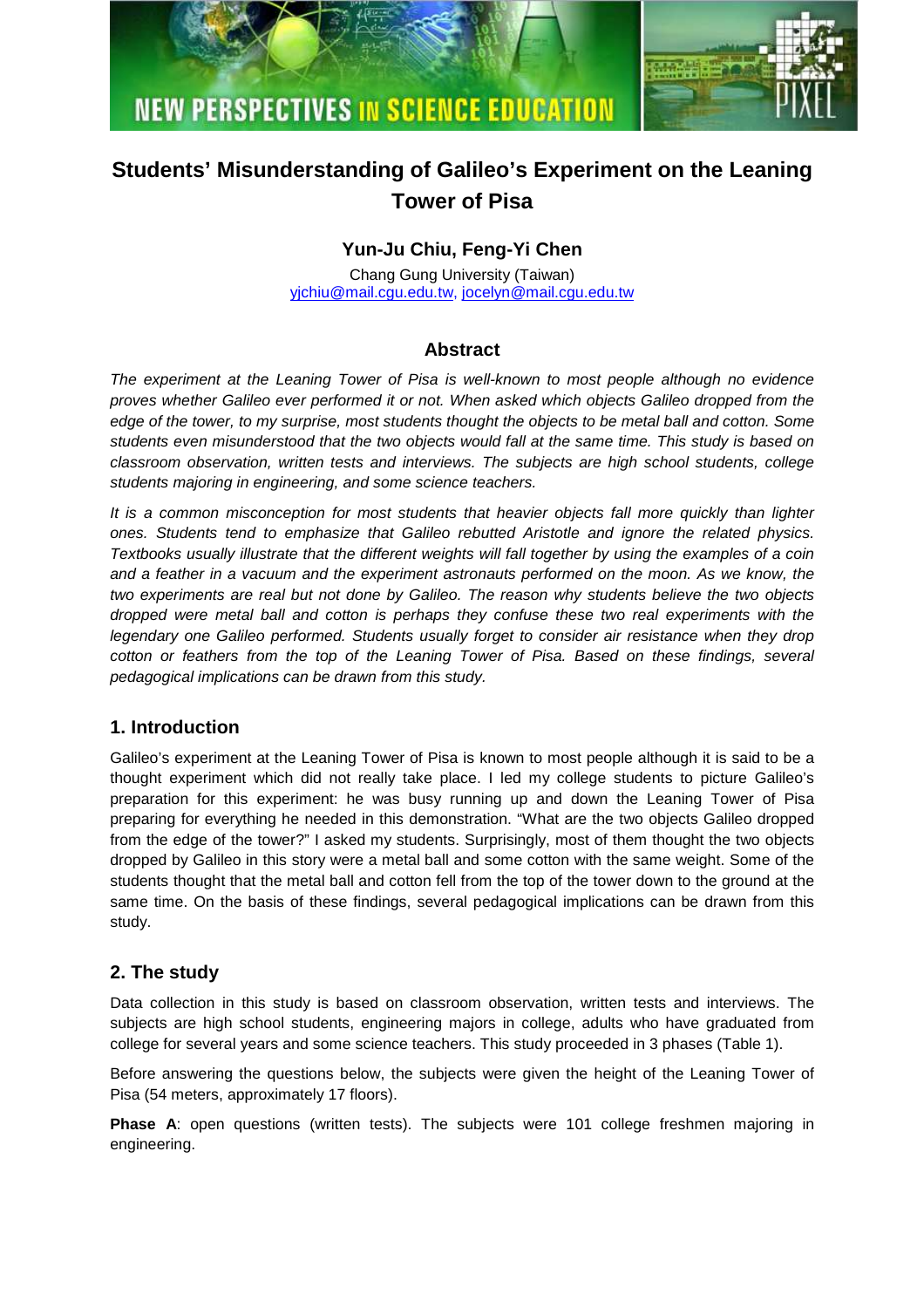

- Question A1: What were the two objects that Galileo dropped from the top of the tower in the story?
- Question A2: What was the result of this demonstration?

**Phase B**: interview. This is a face-to-face one-on-one interview which offers this study a deeper understanding of teachers' and students' ideas about these questions.

The subjects were high school students, college students and science teachers. The interview questions were Questions A1~A2 and B1~B2.

- Question B1: Had Galileo made an educated guess about this experiment before climbing the tower? What was Galileo's educated guess?
- Question B2: What was audience's educated guess?

**Phase C**: multiple choice questions.

After collecting students' ideas in the above two phases, I designed a multiple choice question as below. The subjects were 209 high school students (grade 9 and 10) and 67 adults who have graduated from college for several years.

• Question C: If you drop a metal ball and some cotton both weighing one kilogram from the Leaning Tower of Pisa, which will arrive at the ground first? (1) metal ball (2) cotton (3) the two objects arrive at the same time.

Table 1. Study phases and groups of subjects

| <b>Study Phase</b> | Group                   | Examinees & interviewees                                       | #   | Question Type                                      |  |  |  |  |  |
|--------------------|-------------------------|----------------------------------------------------------------|-----|----------------------------------------------------|--|--|--|--|--|
| Phase A            | Subjects A              | college freshmen majoring in<br>engineering                    | 101 | Open question of written<br>test (Question A1, A2) |  |  |  |  |  |
| Phase B            | Subjects B              | high school students, college<br>students and science teachers | 20  | Interview (Questions A1,<br>A2, B1, B2             |  |  |  |  |  |
| Phase C            | Subjects C1             | high school students (grade 9<br>and $10$ )                    | 209 | multiple choice question<br>(Question C)           |  |  |  |  |  |
|                    | Subjects C <sub>2</sub> | adults who have graduated from<br>college for several years    | 67  | multiple choice question<br>(Question C)           |  |  |  |  |  |

# **3. Findings**

Some related observations and inferences in this study are stated as follows.

## **3.1 Many students figured that the objects Galileo dropped were a metal ball and some cotton**

The open question answers in Phase A were categorized into two patterns: pattern I is two balls with different weights; in pattern II, one of the two objects is something like cotton or feather. In Subject A (n=101), 68 students' answers belong to pattern II. 42 out of 68 students (61.8%) figured that the two objects struck the ground at the same time.

Table 2. Number of students in Question A1 and A2 (Subjects A, n=101)

| <b>Ouestion A2</b>      |                        |                        |                                    |           |       |
|-------------------------|------------------------|------------------------|------------------------------------|-----------|-------|
| Question A1             | Simultaneous<br>impact | Asynchronous<br>impact | Simultaneous<br>impact (if vacuum) | No answer | Total |
| Pattern I               | 29                     |                        |                                    |           | 33    |
| Pattern II <sup>*</sup> | 42                     | 16                     |                                    |           | 68    |
| Total                   |                        |                        |                                    |           | 101   |

\* other open question answers including lead ball  $\&$  feather, steel ball  $\&$  cotton, apple  $\&$  feather, and so on are also put into this catergory.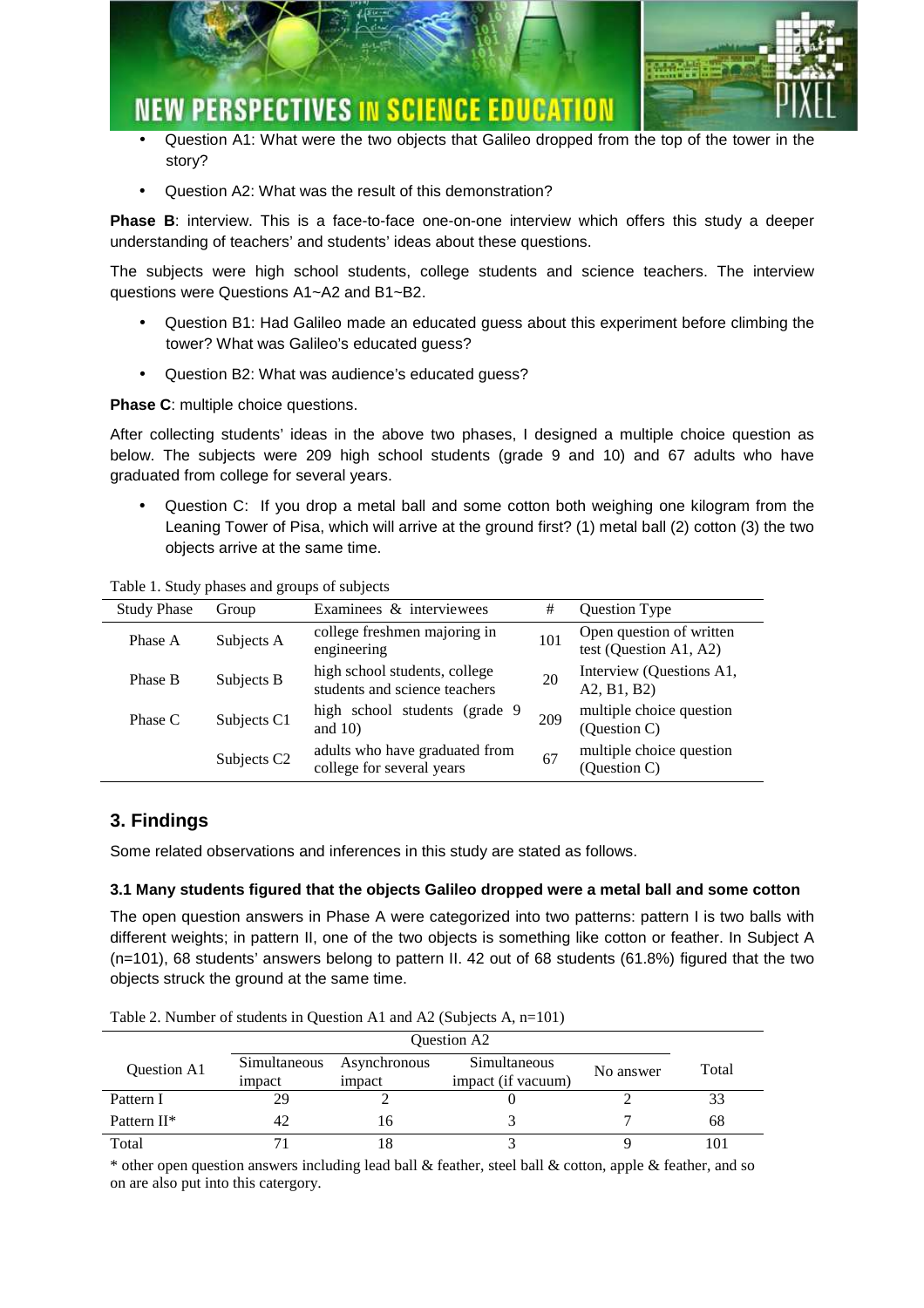

#### **3.2 Some students didn't know why Galileo wanted to do this demonstration**

In phase B, when answering Question B1 and B2, some students didn't deem Galileo had made an educated guess (under the hypothesis that Galileo's experiment did exist) about this experiment before climbing the tower. They didn't care whether or not the result would be the same with the opinion of the audience and were convinced the answer would be shown in the demonstration. They didn't even know what Galileo wanted to prove in this demonstration. Nor do they have any idea about Aristotle's experiment. This implies that students rarely consider the meaning of this demonstration and the result of this experiment. They do not follow the story by using the ability of logical reasoning.

## **3.3 Most students figured that a 1 kilogram metal ball and cotton of the same weight would**

### **strike the ground at the same time**

In Taiwan, we have a very old brain-easer: "A bale of cotton weighing 1 kilogram and a 1kg metal ball. Which is heavier?" Almost every student heard of it when they were very young in their elementary schools. And this might be able to explain why most of the students believe one of the dropping objects was something like cotton or feather. It is very likely that students associate their vague impression of the old brain-easer with Galileo's experiment.

The multiple choice questions in phase C were designed according to the results in Phase A. In Table 3, 82% of 209 subjects C1 and 72% of 67 subjects C2 figured that the metal ball and cotton falling from the top of the tower reached the ground at the same time. Most students never image how big the volume of the cotton of 1 kilogram is before and after they chose the answer to this question. They were surprised how big the volume of the cotton was when I showed 0.5 kilogram cotton to them after the test.

| Subjects                | metal ball* | cotton | the two objects arrive<br>at the same time | others | Total |  |  |  |  |  |
|-------------------------|-------------|--------|--------------------------------------------|--------|-------|--|--|--|--|--|
| Subjects C1             | 37          |        | 171(82%)                                   |        | 209   |  |  |  |  |  |
| Subjects C <sub>2</sub> | 19          |        | 48(72%)                                    |        | 67    |  |  |  |  |  |
| Total                   | 56          |        | 219(79%)                                   |        | 276   |  |  |  |  |  |

#### Table 3. Number of students in Question C

\* correct answer

# **4. Discussion and implications for instruction**

## **4.1 The heavier object reaches the ground first is an ingrained misconception for students but**

#### **most physics teachers have no idea about it.**

It is a daily experience for people that the two falling objects with different weights will hit the ground at about the same time if one of the two objects is not something like a feather or cotton. However, when I conduct this experiment in my classroom, students usually do not believe the result they see but argue that the height from the ground is not enough. Hence, we should pay attention to the fact that most of the physics teachers seldom realize students' misconception of this part.

Because most physics teachers and textbook authors fail to understand students' misconceptions experiments under special situations are often stressed in particular in classroom teachings. For example, the two popular experiments of a coin and a feather falling in a vacuum tube and dropping a hammer and a feather conducted by the astronaut on the moon are often emphasized. As a result, students confuse these two real experiments with the legendary one Galileo performed on the Tower of Pisa.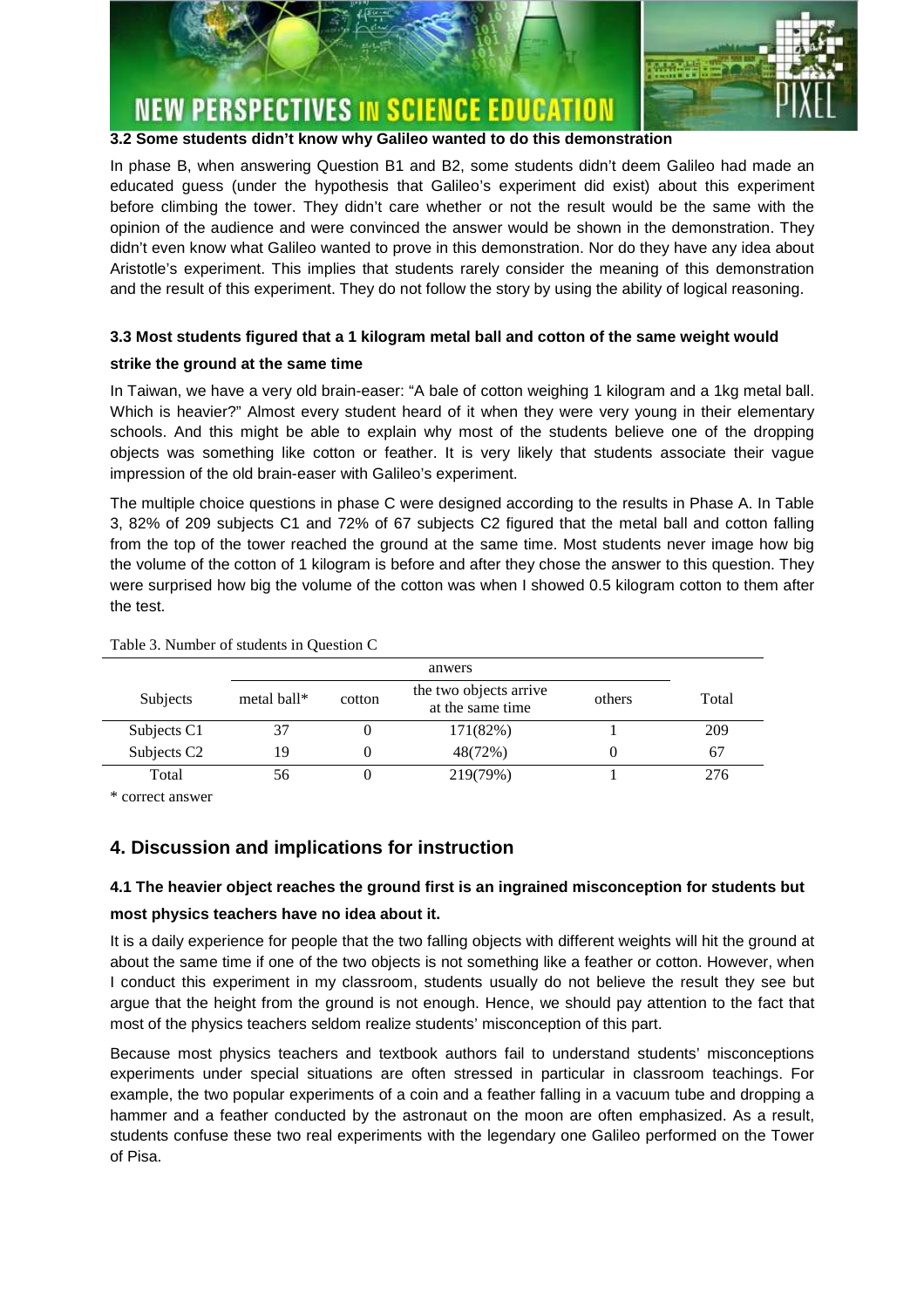

### **4.2 Most students just recalled the answer "hit the ground at the same time" but they forgot**

#### **other aspects of this demonstration.**

Physically, the speeds of the free fall objects increase at the same rate, and they fall together. Although the forces of gravity applied to the two objects are different, the change of the velocity, namely acceleration, is the same. Therefore, the two dropping objects will fall down together. Owing to the fact that catching on the concept of acceleration is not easy for students, students have problems understanding why the two balls impact simultaneously.

As I have mentioned above, for most physics teachers, that two dropping objects reaching the ground simultaneously is a common sense. Therefore, teachers do not think it necessary to discuss this question with students. They usually emphasize Galileo's rebuttal of Aristotle or the special situation such as the vacuum tube or the moon experiment. Consequently, the only thing students remembered from the free-fall motion unit is that these two objects "hit the ground at the same time". On the other hand, most students were short of the logical reasoning ability when they heard the story. It is taken for granted that they had no idea about which two objects had been dropped off and whether the two objects have the same weight or not.

#### **4.3 It is difficult for students to differentiate whether the air resistance must be taken into**

#### **consideration or not.**

Textbooks usually illustrate the conception of free fall in the ideal condition. That is to say, the air resistance is not taken into consideration. However, in the situation of Question A, it is impossible to remove the air resistance when two objects fall from the top of the Leaning Tower of Pisa. The key point in this question is what two objects were dropped. If the dropping objects are two balls weighing differently (pattern I) the influence of the air resistance can be ignored. On the other hand, the air resistance must be taken into consideration when one of the two objects is something like cotton or feather (pattern II). It is difficult for students to differentiate the two situations. This may account for why students usually forget to consider the air resistance even when one of the two objects is such a big bale of cotton.

# **4.4 It is difficult for students to imagine the concrete processes of designing and performing an experiment.**

In the interviews in phase B, I found many students have no idea about what Galileo wanted to prove in this falling demonstration. They didn't deem Galileo had made an educated guess about this experiment before climbing the tower. They can not image the process of conducting the demonstration if they were Galileo.

In Taiwan, middle school students seldom have a chance to carry out an experiment by themselves in a laboratory, let alone the opportunity to design their own experiments because the traditional experiment handouts are written like a cookbook and the only thing these Taiwanese students have to do is to follow the instructions step by step. As a result, it is difficult for these teenagers to imagine the concrete process of designing and conducting an experiment.

# **5. Conclusion**

That heavier object reaches the ground first is an ingrained misconception which will not be easily changed by some simple illustration or demonstration of experiments. Only when students have established a clear and correct concept of force and velocity will they truly understand why two objects weighing differently arrive at the ground at about the same time under the circumstance that air resistance can be ignored. Unfortunately, most teachers have no clue to students' difficulties.